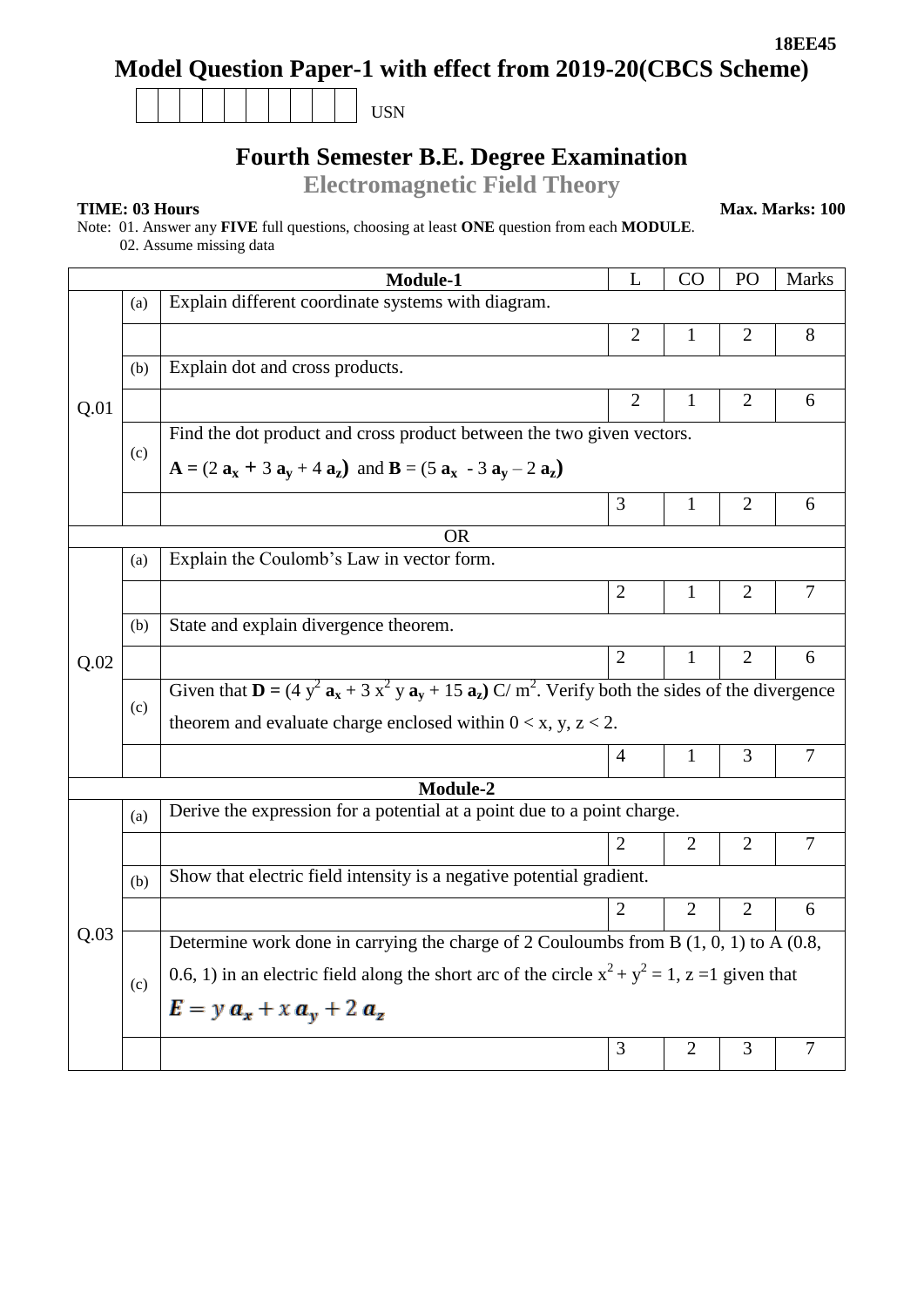**18EE45**

| <b>OR</b> |           |                                                                                                                                     |                |                |                |                |  |  |  |
|-----------|-----------|-------------------------------------------------------------------------------------------------------------------------------------|----------------|----------------|----------------|----------------|--|--|--|
|           | (a)       | Derive the equation of continuity.                                                                                                  |                |                |                |                |  |  |  |
|           |           |                                                                                                                                     | $\overline{2}$ | $\overline{2}$ | 2              | 6              |  |  |  |
|           | (b)       | Explain the boundary conditions for two different dielectric mediums                                                                |                |                |                |                |  |  |  |
|           |           |                                                                                                                                     | 2              | 2              | $\overline{2}$ | 7              |  |  |  |
| Q.04      |           | The capacitance of the condenser formed by two parallel metal sheets each of $100 \text{ cm}^2$ in                                  |                |                |                |                |  |  |  |
|           | (c)       | area, are separated by a dielectric of 2 mm thick is $2x10^{-4} \mu F$ . A potential of 20 kV is                                    |                |                |                |                |  |  |  |
|           |           | applied to it.                                                                                                                      |                |                |                |                |  |  |  |
|           |           | Find i) Electric flux ii) Potential gradient iii) The relative permittivity of the material.                                        |                |                |                |                |  |  |  |
|           |           |                                                                                                                                     | 3              | $\overline{2}$ | 3              | $\overline{7}$ |  |  |  |
| Module-3  |           |                                                                                                                                     |                |                |                |                |  |  |  |
|           | (a)       | State and explain uniqueness theorem.                                                                                               |                |                |                |                |  |  |  |
|           |           |                                                                                                                                     | $\overline{2}$ | 3              | $\overline{2}$ | 6              |  |  |  |
|           | (b)       | Derive the expression of capacitance for a parallel plate capacitor using the Laplace's                                             |                |                |                |                |  |  |  |
|           |           | equation.                                                                                                                           |                |                |                |                |  |  |  |
| Q.05      |           |                                                                                                                                     | $\overline{2}$ | 3              | $\overline{2}$ | $\tau$         |  |  |  |
|           |           | Verify whether the following potential field satisfy the Laplace equation or not                                                    |                |                |                |                |  |  |  |
|           | (c)       | i) $V = x^2 - y^2 + z^2$ ii) $V = r \cos \phi + z$ iii) $V = r \cos \theta + \phi$ .                                                |                |                |                |                |  |  |  |
|           |           |                                                                                                                                     | 3              | 3              | 3              | $\tau$         |  |  |  |
|           | <b>OR</b> |                                                                                                                                     |                |                |                |                |  |  |  |
|           | (a)       | State and explain Biot Savart's Law.                                                                                                |                |                |                |                |  |  |  |
|           |           |                                                                                                                                     | $\overline{2}$ | 3              | $\overline{2}$ | 6              |  |  |  |
|           | (b)       | Derive an expression for magnetic field intensity at a point due to an infinite long                                                |                |                |                |                |  |  |  |
|           |           | straight conductor carrying a current of I amps along the z - axis.                                                                 |                |                |                |                |  |  |  |
| Q.06      |           |                                                                                                                                     | $\overline{2}$ | 3              | $\overline{2}$ | 7              |  |  |  |
|           |           | Given that, $\mathbf{H} = 20 \text{ } r^2 \mathbf{a}_{\Phi}$ A/m. Determine the current density <b>J</b> , also determine the total |                |                |                |                |  |  |  |
|           | (c)       | current that crosses the surface $r = 1m$ , $0 < \varphi < 2\pi$ and $z = 0$ in cylindrical coordinate.                             |                |                |                |                |  |  |  |
|           |           |                                                                                                                                     | 3              | 3              | 3              | 7              |  |  |  |
| Module-4  |           |                                                                                                                                     |                |                |                |                |  |  |  |
|           | (a)       | Deduce the expression for force between the two differential current elements.                                                      |                |                |                |                |  |  |  |
|           |           |                                                                                                                                     | $\overline{2}$ | 4              | 3              | 6              |  |  |  |
|           | (b)       | Derive the expression for Force and Torque on a closed circuit.                                                                     |                |                |                |                |  |  |  |
|           |           |                                                                                                                                     | $\overline{2}$ | 4              | 3              | $\tau$         |  |  |  |
| Q.07      |           | A point charge Q = 18 nC has a velocity of 5 x $10^6$ m/s in the direction                                                          |                |                |                |                |  |  |  |
|           |           | $\mathbf{a} = 0.6 \mathbf{a_x} + 0.75 \mathbf{a_y} + 0.3 \mathbf{a_z}$ . Calculate the magnitude of force exerted on the charge by  |                |                |                |                |  |  |  |
|           | (c)       | the field                                                                                                                           |                |                |                |                |  |  |  |
|           |           | i) $E = (-3 a_x + 4 a_y + 6 a_z) k V/m,$                                                                                            |                |                |                |                |  |  |  |
|           |           | ii) $B = (-3 a_x + 4 a_y + 6 a_z) m T$                                                                                              |                |                |                |                |  |  |  |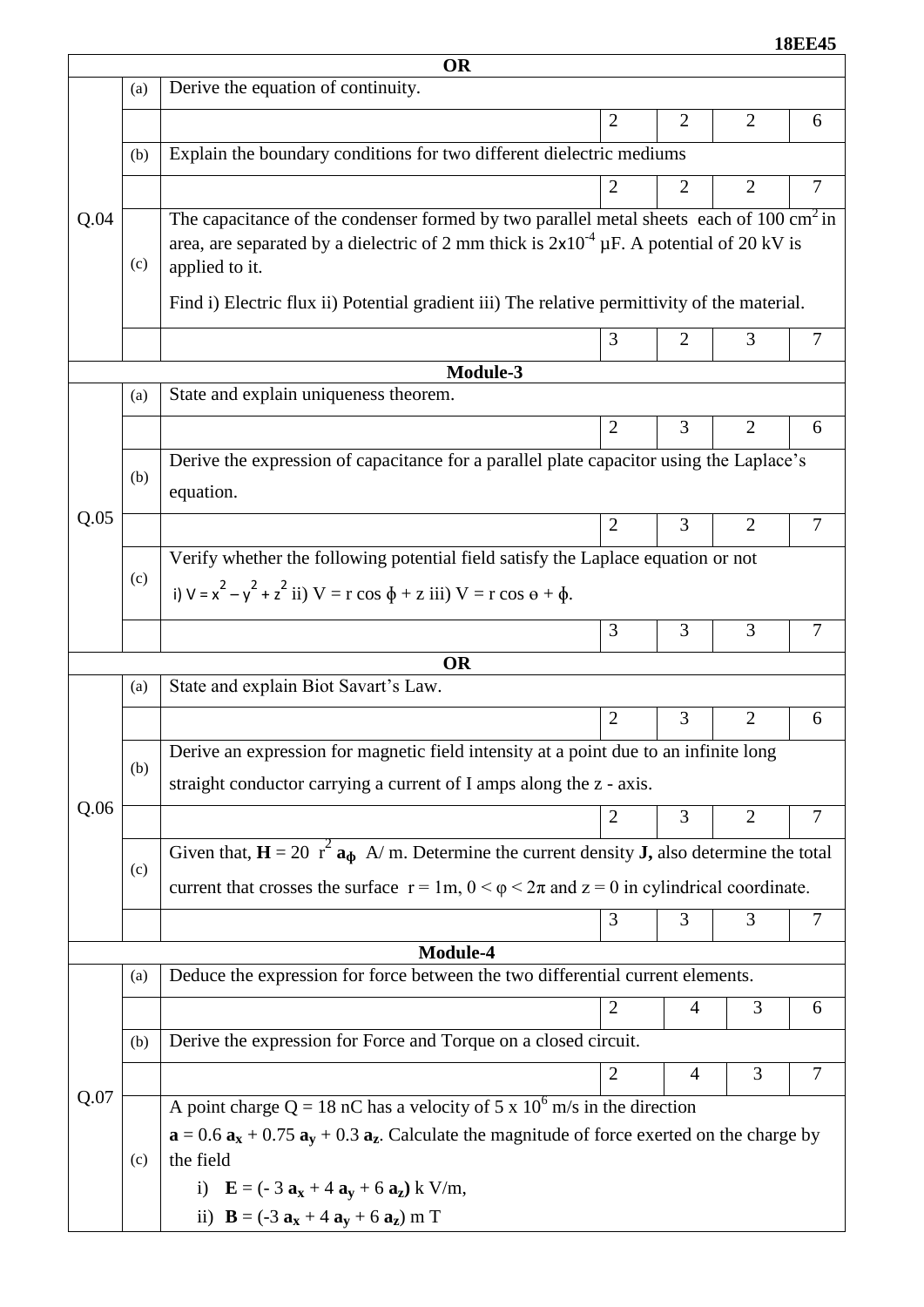|     |                                                                                                     |                |   |                | <b>18EE45</b>                                                                          |  |  |
|-----|-----------------------------------------------------------------------------------------------------|----------------|---|----------------|----------------------------------------------------------------------------------------|--|--|
|     | iii) $\bf{B}$ and $\bf{E}$ acting together.                                                         |                |   |                |                                                                                        |  |  |
|     |                                                                                                     | 3              | 4 | 3              | $\overline{7}$                                                                         |  |  |
|     | <b>OR</b>                                                                                           |                |   |                |                                                                                        |  |  |
| (a) | Derive the expression for Lorentz Force.                                                            |                |   |                |                                                                                        |  |  |
|     |                                                                                                     | $\overline{2}$ | 4 | $\overline{2}$ | 6                                                                                      |  |  |
| (b) | Explain the boundary conditions between two magnetic materials.                                     |                |   |                |                                                                                        |  |  |
|     |                                                                                                     | $\overline{2}$ | 4 | $\overline{2}$ | $\overline{7}$                                                                         |  |  |
|     | Calculate the inductance of a solenoid of 200 turns wound tightly on a cylindrical tube of          |                |   |                |                                                                                        |  |  |
|     | length 60 cm and diameter 6 cm. Derive the expression used.                                         |                |   |                |                                                                                        |  |  |
|     |                                                                                                     | 3              | 4 | 3              | 7                                                                                      |  |  |
|     | Module-5                                                                                            |                |   |                |                                                                                        |  |  |
|     |                                                                                                     |                |   |                |                                                                                        |  |  |
|     | the differential form of Faraday's law.                                                             |                |   |                |                                                                                        |  |  |
|     |                                                                                                     | $\overline{2}$ | 5 | $\overline{2}$ | 6                                                                                      |  |  |
|     | State Maxwell's equation in point and integral form for time varying fields from                    |                |   |                |                                                                                        |  |  |
|     | Faraday's law.                                                                                      |                |   |                |                                                                                        |  |  |
|     |                                                                                                     | 2              | 5 | $\overline{2}$ | 8                                                                                      |  |  |
|     | The circular loop conductor at $z = 0$ plane has a radius of 0.1 m and a resistance of 5 $\Omega$ . |                |   |                |                                                                                        |  |  |
|     | $\mathbf{B} = 0.5 \sin(103t \, \mathbf{a_z})$ T. Find the current in the loop.                      |                |   |                |                                                                                        |  |  |
|     |                                                                                                     | 3              | 5 | 3              | 6                                                                                      |  |  |
|     | <b>OR</b>                                                                                           |                |   |                |                                                                                        |  |  |
| (a) | Using Maxwell's equations derive an expression for uniform plane wave in free space.                |                |   |                |                                                                                        |  |  |
|     |                                                                                                     | $\overline{2}$ | 5 | $\overline{2}$ | 6                                                                                      |  |  |
| (b) | State and explain poynting theorem.                                                                 |                |   |                |                                                                                        |  |  |
|     |                                                                                                     | $\overline{2}$ | 5 | $\overline{2}$ | 6                                                                                      |  |  |
|     | A 300 MHz uniform plane wave propagates through fresh water for which $\sigma = 0$ , $\mu_r = 1$    |                |   |                |                                                                                        |  |  |
| (c) | and $\varepsilon_r$ =78. Calculate i) attenuation constant ii) phase constant iii) wavelength iv)   |                |   |                |                                                                                        |  |  |
|     | intrinsic impedance.                                                                                |                |   |                |                                                                                        |  |  |
|     |                                                                                                     | 3              | 5 | 3              | 8                                                                                      |  |  |
|     | (c)<br>(a)<br>(b)<br>(c)                                                                            |                |   |                | Obtain Faraday's law of electromagnetic induction in integral form and hence arrive at |  |  |

### **CO's :**

- 1. Use different coordinate systems, Coulomb's Law and Gauss Law for the evaluation of electric fields produced by different charge configurations.
- 2. Calculate the energy and potential due to a system of charges & Explain the behaviour of electric field across a boundary conditions.
- 3. Explain the Poisson's, Laplace equations and behaviour of steady magnetic fields.
- 4. Explain the behaviour of magnetic fields and magnetic materials.